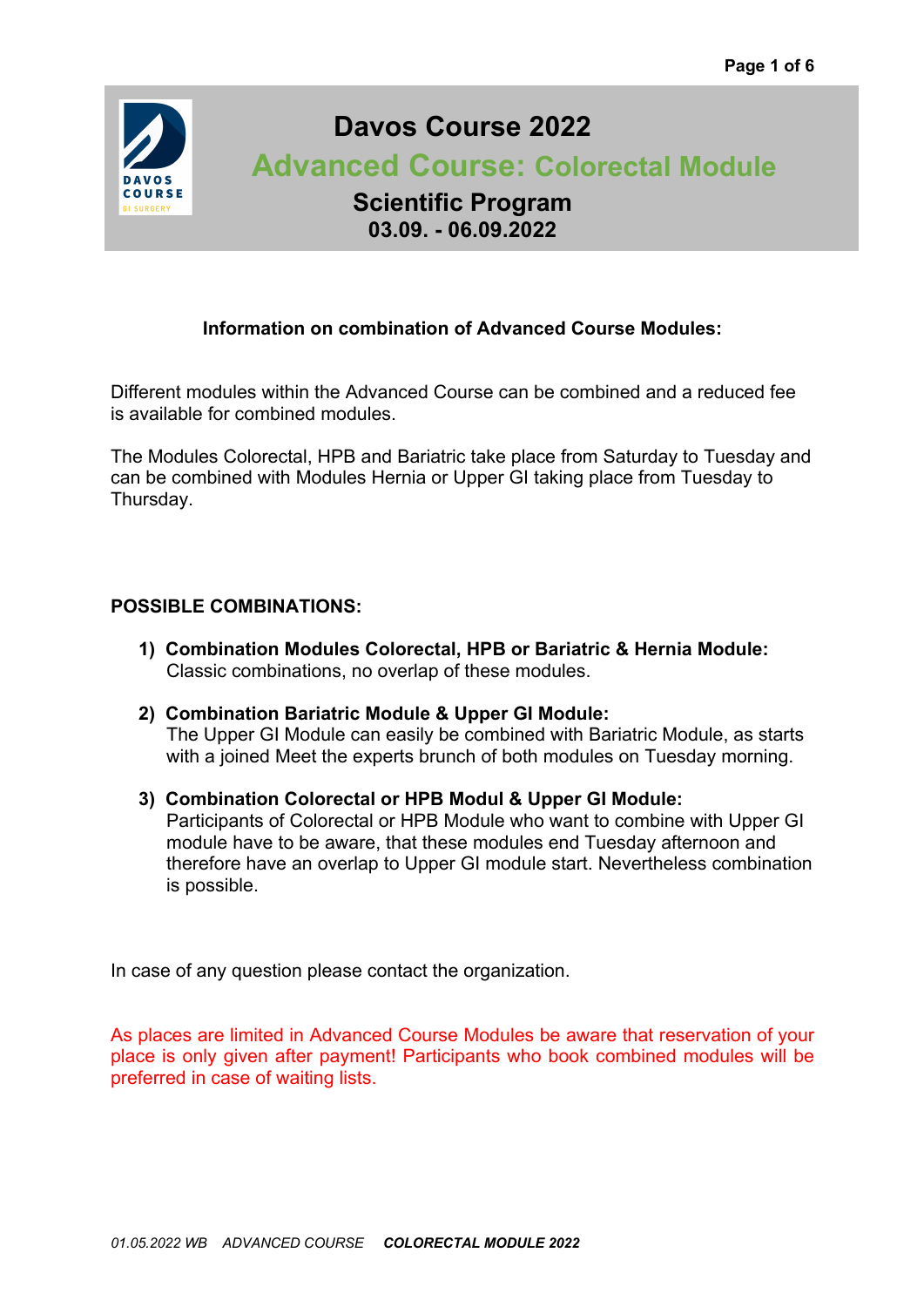#### SATURDAY, 03.09.2022

10.00 **Opening of the Course Secretariat and Registration**

*10.30 Instructors briefing Advanced Course Modules Colorectal & Bariatric & HPB (for instructors only) Hall Landwasser - W. Brunner, U. Pfefferkorn / R. Peterli, H. v. Goor*

|  |  | <b>Advanced Course Colorectal Module</b> | ACC |
|--|--|------------------------------------------|-----|
|--|--|------------------------------------------|-----|

- Urs Pfefferkorn, Ralph Peterli, Harry van Goor

**11.00 – 11.15 Course opening Advanced Course Colorectal Module (ACC) Bariatric Module (ACB) Hepato pancreatico biliary Module (AC HBP)** *Hall Landwasser* - P. Vogelbach, W. Brunner

11.30 – 12.30 **Lecture I**

Moderation: O. Buyne, F. Herbst

Pretest - O. Buyne

Colorectal Anatomy – what surgeons should know - Y. Renard

Radiology - what surgeons should know - F. Herbst

*12.30 – 13.45 Lunch break* 

- 13.45 -16.00 **Practical exercises** Room Sanada (see individual schedule)
- 16.00 16.30 **Break** Coffee and sweets (trade exhibition)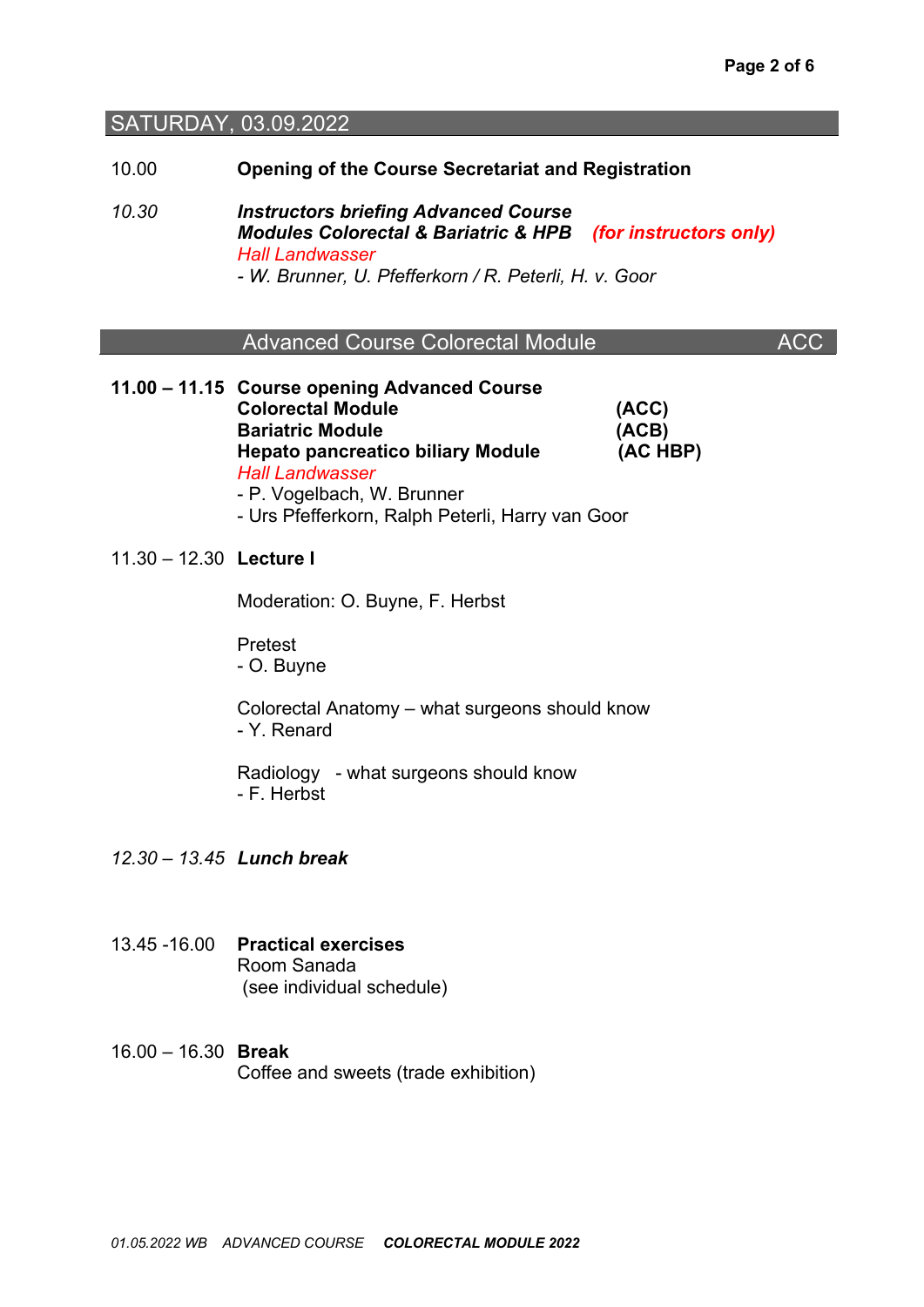16.30 – 17.00 **Lecture II - Together all Advanced Course Modules** Hall Landwasser

> Electrosurgery – mechanism, tips & tricks *-* H. v. Goor

### 17.00 – 18.45 **Case discussion I Diverticulitis / Malignant bowel obstruction**

Topic I – Recurrent diverticulitis - A. Shamiyeh / C. Maurus A. Kamal / W. Tabarelli

Topic II – Malignant bowel obstruction - C. Sietses / A. Scheiwiller H. Misteli / D. Manes

18.45 **Welcome Reception (Foyer)**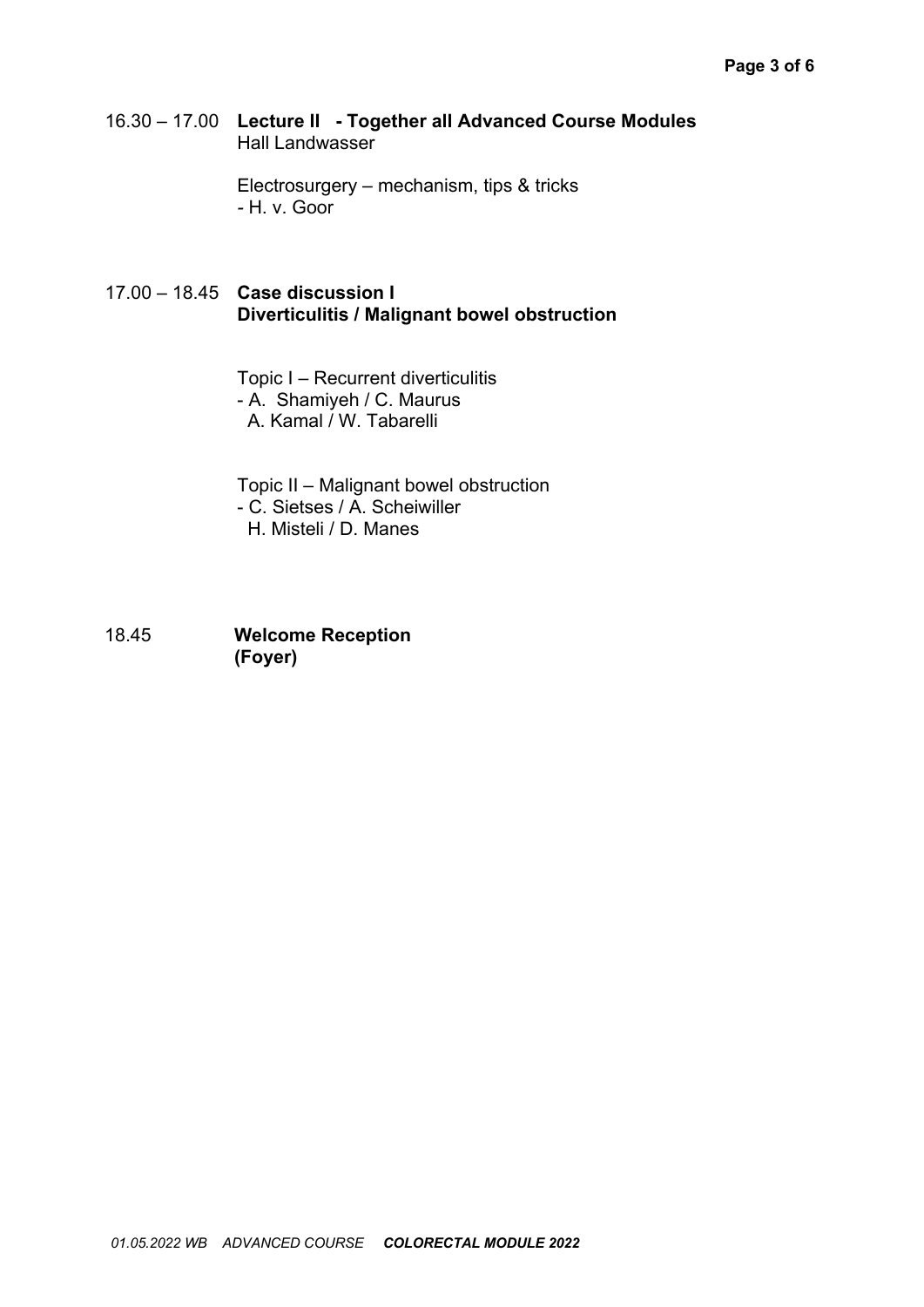### SUNDAY, 04.09.2022 **ACC ACC**

- 08.00 09.30 **Practical exercises** Room Sanada (see individual schedule)
- 09.30 -10.00 **Break**
- 10.00 -11.45 **Lectures II** Room Seehorn

Moderation: I. Jenkins, R. Kraus

Strategies in right & transverse colon resections - W. Brunner

Strategies in left colon resections - A. Shamiyeh

Robotic colorectal surgery - A. Scheiwiller

- 11.45 15.30 **Lunch Break**
- 15.30 -17.15 **Practical exercises** Room Sanada (see individual schedule)
- 17.15 -17.45 **Break**
- 17.45 -19.30 **Case discussion II IBD – Interdisciplinary surgery** Room Seehorn / Wisshorn

Topic III – IBD

- D. Hahnloser / G. Silberhumer
	- P. Tschann / A. Kamal

Topic IV –The gynaecologists / urologists need you

- S. Bischofberger / I. Jenkins
	- J. Meyer / W. Tabarelli

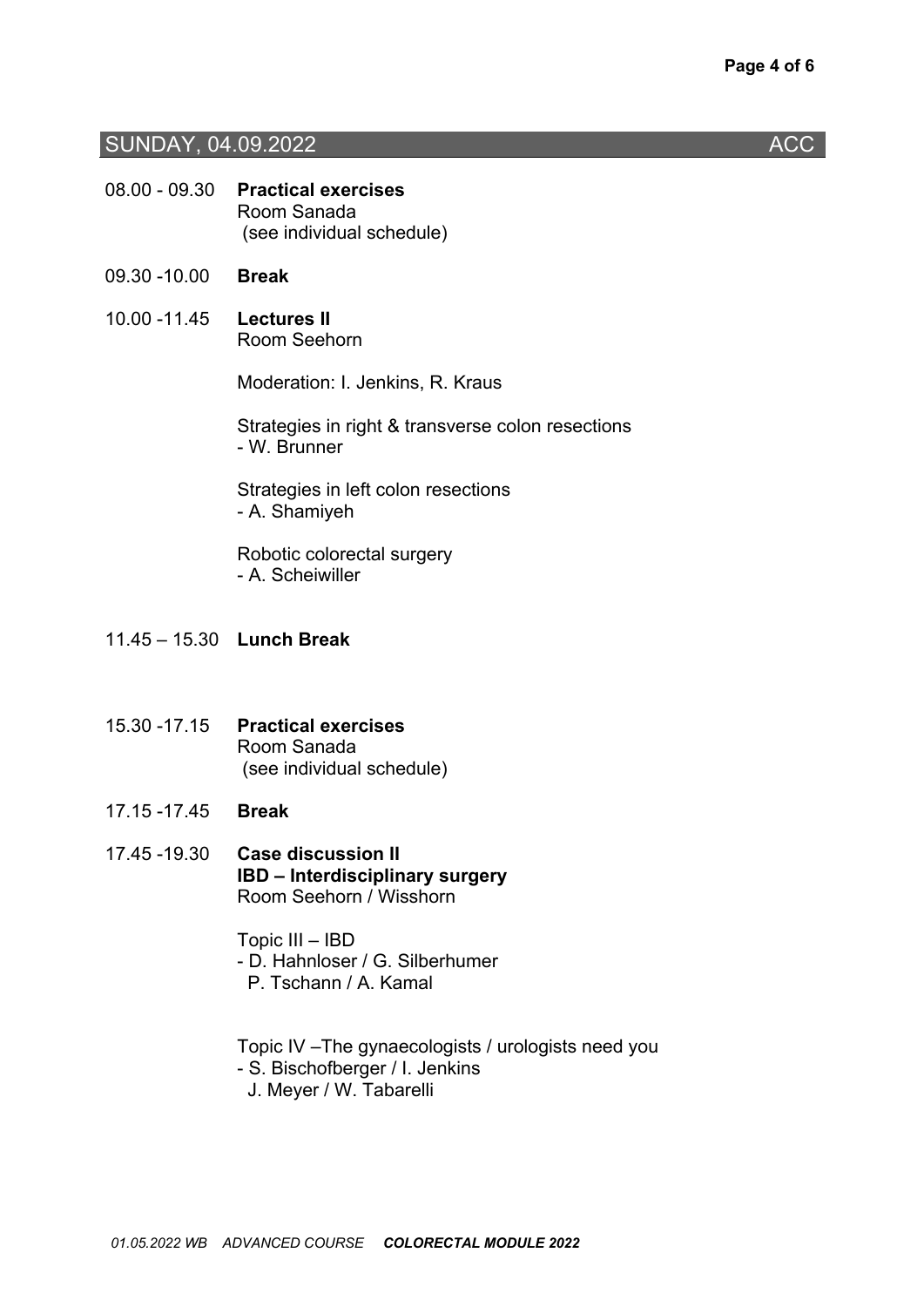#### MONDAY, 04.09.2022 **ACC**

- 08.00-09.30 **Practical exercises** Room Sanada (see individual schedule)
- 09.30-10.00 **Break**
- 10.00-12.00 **Lectures IV** Room Seehorn

Moderation: G. Silberhumer, C. Sietses

Strategies in rectal cancer surgery - F. Herbst

Transanal approach to rectal cancer surgery - W. Brunner

APR, ELAPE & Exenteration - I. Jenkins

Ileostomy or colostomy? Formation and closure - D. Hahnloser

- 11.30 15.30 **Lunch break**
- 15.30 -17.15 **Practical exercises** Room Sanada (see individual schedule)
- 17.15 -17.45 **Break**
- 17.45 -19.30 **Case discussion III Genetics / Complications** Room Seehorn / Wisshorn

Topic V – Genetics - S. Bischofberger / G. Silberhumer C. Maurus / A. Kamal

Topic VI – Complications - A. Shamiyeh / A. Scheiwiller I. Jenkins / C. Sietses